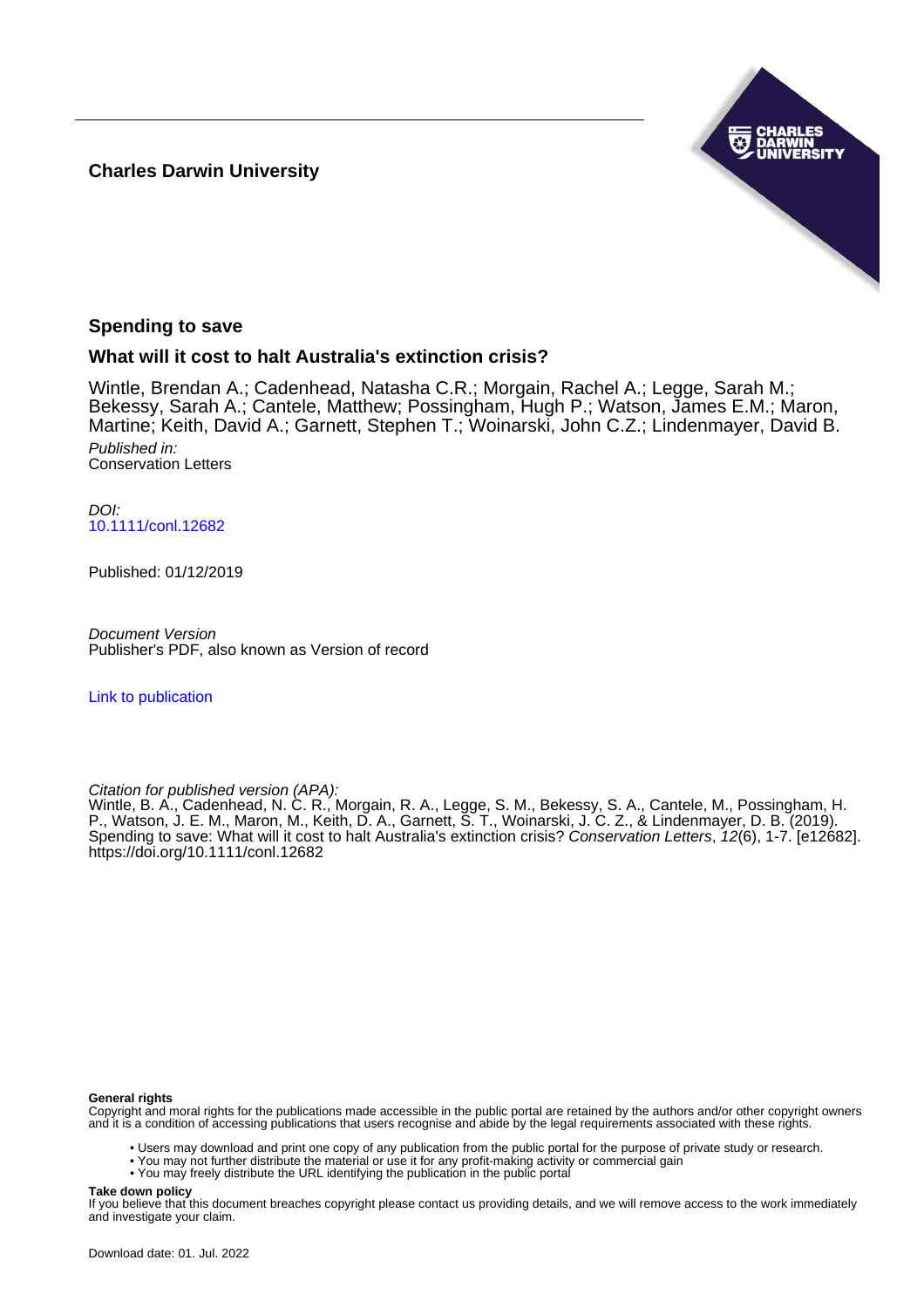### **POLICY PERSPECTIVE**





# **Spending to save: What will it cost to halt Australia's extinction crisis?**

**Brendan A. Wintle PhD<sup>1</sup> | Natasha C.R. Cadenhead MSc<sup>1</sup> | Rachel A. Morgain PhD<sup>2</sup> | Sarah M. Legge PhD<sup>2,3</sup> | Sarah A. Bekessy PhD<sup>4</sup> | Matthew Cantele MA<sup>1</sup> | Hugh P. Possingham PhD**<sup>3,5</sup> **James E.M. Watson PhD**<sup>3,6</sup> **Martine Maron PhD**<sup>3</sup> **David A. Keith PhD<sup>7</sup> | Stephen T. Garnett PhD<sup>8</sup> | John C. Z. Woinarski PhD<sup>8</sup> | David B. Lindenmayer PhD2**

<sup>1</sup>School of Biosciences, The University of Melbourne, Victoria, Australia

2Fenner School of Environment & Society, The Australian National University, ACT, Australia

<sup>3</sup>Centre for Biodiversity and Conservation Science, University of Queensland, St Lucia, Queensland, Australia

4Interdisciplinary Conservation Science, RMIT University, Victoria, Australia

5The Nature Conservancy, Arlington, Virginia

6Global Conservation Program, Wildlife Conservation Society, Bronx, New York

7Centre for Ecosystem Science, University of New South Wales, Kensington, Australia

8Research Institute for the Environment and Livelihoods, Charles Darwin University, Northern Territory, Australia

#### **Correspondence**

Brendan A.Wintle, School of Biosciences, University of Melbourne, Victoria 3010, Australia. Email: b.wintle@unimelb.edu.au

**Funding information** Australian Research Council grants, Grant/Award Numbers: FL120100108, LP160100439, FT130101225, DP160101397, FT140100516

#### **Abstract**

As with most governments worldwide, Australian governments list threatened species and proffer commitments to recovering them. Yet most of Australia's imperiled species continue to decline or go extinct and a contributing cause is inadequate investment in conservation management. However, this has been difficult to evaluate because the extent of funding committed to such recovery in Australia, like in many nations, is opaque. Here, by collating disparate published budget figures of Australian governments, we show that annual spending on targeted threatened species recovery is around U.S.\$92m (AU\$122m) which is around one tenth of that spent by the U.S. endangered species recovery program, and about 15% of what is needed to avoid extinctions and recover threatened species. Our approach to estimating funding needs for species recovery could be applied in any jurisdiction and could be scaled up to calculate what is needed to achieve international goals for ending the species extinction crisis.

#### **KEYWORDS**

budget, costs, Endangered Species Act, funding, government spending, recovery plan, resource allocation, threatened species, transparency, the United States

This is an open access article under the terms of the [Creative Commons Attribution](http://creativecommons.org/licenses/by/4.0/) License, which permits use, distribution and reproduction in any medium, provided the original work is properly cited.

© 2019 The Authors. Conservation Letters published by Wiley Periodicals, Inc.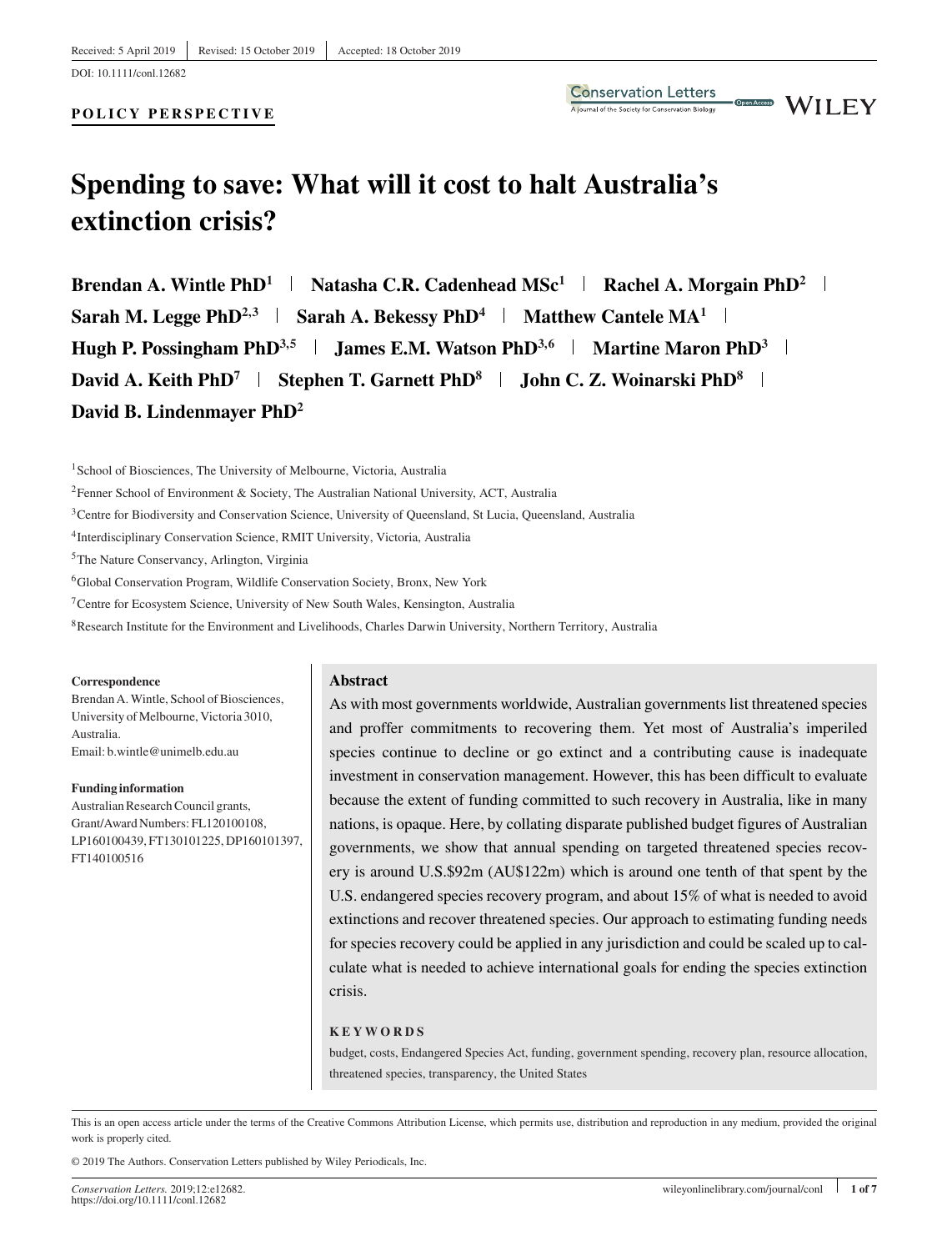# 2 of 7 **WINTLE ET AL.** WINTLE ET AL.

# **1 INTRODUCTION**

The Anthropocene is characterized by species extinction rates between 100 and 1,000 times higher than background rates (Barnosky et al., 2011). Humans are responsible for the vast majority of extinctions in the past 400 years due largely to habitat destruction and degradation, overexploitation and the introduction of invasive species and diseases (Lewis & Maslin, 2015). In Australia, the drivers of extinction broadly reflect the global profile, although invasive species have played a relatively larger role compared to most of the rest of the world (Kearney et al., 2018). A potent combination of rapid habitat destruction and introduced predators, herbivores and pathogens, has resulted in Australia losing more biodiversity than any other developed nation in the past 200 years (Waldron et al., 2017).

Australia's obligations under the Convention for Biological Diversity (CBD) include meeting the United Nation's Strategic Plan for Biodiversity Aichi Target 12: "…by 2020 the extinction of known threatened species has been prevented and their conservation status, particularly of those most in decline, has been improved and sustained" (CBD, 2010). However, during the past decade, imperiled species in Australia have continued to decline and at least three species have been allowed to go extinct (Woinarski, Garnett, Legge, & Lindenmayer, 2017).

There is an urgent need to address the extinction crisis in Australia; the response will require legislative reform, increased funding allocated to species security, protection and recovery, and more effective, targeted and enduring management (Kearney et al., 2018; Walsh, Watson, Bottrill, Joseph, & Possingham, 2013). This paper focuses on the funding shortcomings that have contributed to Australia's failure to meet the Aichi target. To date, arguments for increasing funding have not been backed by detailed analysis of the current situation (but see Howell & Rodger, 2018 for an analysis of *research* investment). Such analysis has been hampered by poor information about what is currently spent on threatened species conservation and recovery in Australia. While there have been estimates made of Australia's environmental and biodiversity expenditure as a whole (ABS, 2004; Cresswell & Murphy, 2017), here we provide the first published estimate of direct expenditure by Australian governments on threatened species recovery aggregated across the Commonwealth, states and territories, and estimate how much Australia *should* have been spending to meet its CBD obligations to prevent further biodiversity loss. While the paper focuses on Australian spending, the approach we take to estimating funding requirements and shortfalls could be applied in any country or jurisdiction from local governments to multicountry entities, such as the European Union. The approach could be scaled up to calculate spending required to achieve international commitments to ending the extinction crisis, recognizing that adequate spending will need to be accompanied by regulatory and policy reform to curb habitat loss and overexploitation.

## **1.1 Australia's extinction crisis**

Australia has 1890 taxa listed as extinct or threatened with extinction under the *Environment Protection and Biodiversity Conservation Act 1999* (Commonwealth of Australia, 1999), hereafter EPBC Act. Of these, the majority (1,373) are plants, followed by birds (156), mammals (134), invertebrates (66), reptiles (63), fishes (59), and amphibians (41). Consistent with overall levels of endemism in Australian biota (Chapman, 2009) most of the Australian listed threatened species are endemic, and hence their survival is entirely dependent on the extent and success of conservation actions taken in Australia. These tallies are likely to severely underestimate the numbers of species that are actually threatened with extinction: species that are undescribed, data deficient, or less charismatic (e.g., invertebrates) are much less likely to be listed (Walsh et al., 2013).

The proportional extent of known loss has been largest for endemic mammals: at least 34 Australian mammal species— 10% of its endemic mammalian fauna—have become extinct since European settlement (Figure 1) (Woinarski, Burbidge, & Harrison, 2015). Extinction of Australian reptiles is also notable. The three recent Australian reptile extinctions (Andrew et al., 2018) are the only known extinctions of reptiles in the world since the 1970s (IUCN, 2018).

The past decade has seen a rapid decline in expenditure on environmental management in Australia, with cuts of 37% to environmental investments in the Australian Government budget since 2013 (ACF, 2018). The decline in expenditure and ongoing species loss has drawn sharp criticism from the international community for over a decade (OECD, 2008, 2019) as well as from independent domestic authorities (ANAO, 2006; Cresswell & Murphy, 2017). Relative to the scale of biodiversity loss, it has been asserted that Australia underspends on biodiversity conservation relative to other countries of comparable wealth (Waldron et al., 2017). However, detailed accounting of actual spending on threatened species recovery in Australia is currently lacking.

# **2 WHAT IS AUSTRALIA DOING?**

## **2.1 Funding for threatened species recovery in Australia**

Ideally an assessment of the effectiveness of funding to recover listed threatened species would be based on a collation of budgetary requirements foreshadowed in species' recovery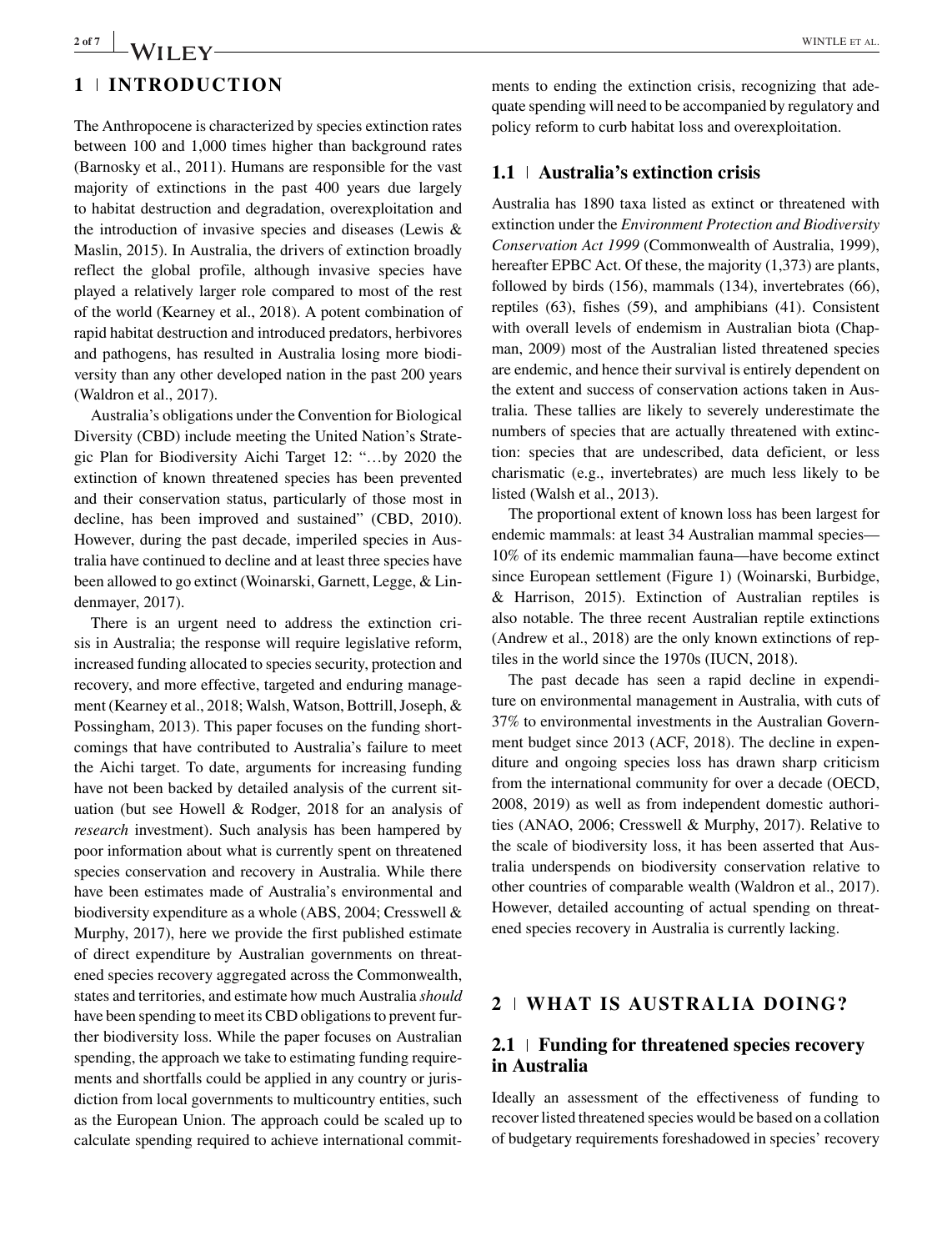

**FIGURE 1** The cumulative number of extinctions of Australian endemic mammal species since 1800. Note that, for some species, the dating of extinction is difficult to assess, so there is uncertainty in the exact (*x*-axis) position of some of the extinct accumulations, especially earlier in the time series. (Modified with permission from Woinarski, Burbidge, & Harrison, 2014)

plans, budgets actually allotted to such recovery efforts, and the extent to which this expenditure has led to recovery. However, all three of these components are difficult to assess in Australia, because many listed species do not have (and are not required to have) recovery plans; many recovery plans do not include budgets; budgets, where included, contain too little detail to assess whether the estimates are reasonable; there is no legal obligation to implement recovery plans or to allocate the funds earmarked in them; there is little accounting of expenditure on individual species' recovery efforts; few Australian threatened species are monitored with sufficient statistical power (Legge et al., 2018); and few Australian threatened species have demonstrably recovered.

With the direct approach unavailable, we instead attempt to estimate the spending by Australian governments on conservation of threatened species and benchmark this rate of spending against a comparable nation that has achieved demonstrable recovery of threatened species.

Detailed analysis of Australia's current threatened species expenditure is hampered by the lack of specific reference to threatened species spending in Australian Government federal and state budget papers, and a lack of reporting on conservation expenditure for individual threatened species. To estimate government spending on threatened species, we examined environment-relevant budgets from 2015–2016 to 2018–2019 across all Australian jurisdictions. Australian Government budgets report down to just a few program lines (Table S1), requiring further investigation beneath the program level to ascertain which components of program spending were either directly, indirectly, or not at all related to threatened species recovery. Direct spending included programs that supported activities such as captive breeding of a threatened species or targeted threat management (e.g., fox control) to secure a population of a threatened species. Indirect spending included activities such as general weed or predator control that may benefit a threatened species without being expressly for that purpose. Unrelated spending was all other environment-related spending unlikely to contribute directly to threatened species persistence. We classified each program line into targeted (direct), relevant, or nonrelevant threatened species recovery components, justifying each breakdown with reference to program annual reports and other evidence obtained via grey literature or personal communications (Tables S1–S2). In all cases, we detailed assumptions and references to relevant documents, such as annual reports, for each budget line.

We estimate that targeted threatened species allocated spending by the Australian Government amounts to U.S.\$38.1m (AU\$49.6m) for the 2018–2019 financial year (Table S1), down from U.S.\$65.1m (AU\$86.9m) the previous year (Supporting Information S4). All price figures throughout have been converted from their original nominal amounts to 2018 constant prices to account for inflation, unless otherwise specified. The newly released figures for 2019–2020 show a slight increase of U.S.\$3.8m (AU\$5m) (Supporting Information S4).

Including both targeted (direct) expenditure seeking to recover threatened species and other relevant expenditures, the estimated upper limit of investment by the Australian Government in biodiversity in 2018–2019 is about U.S.\$293m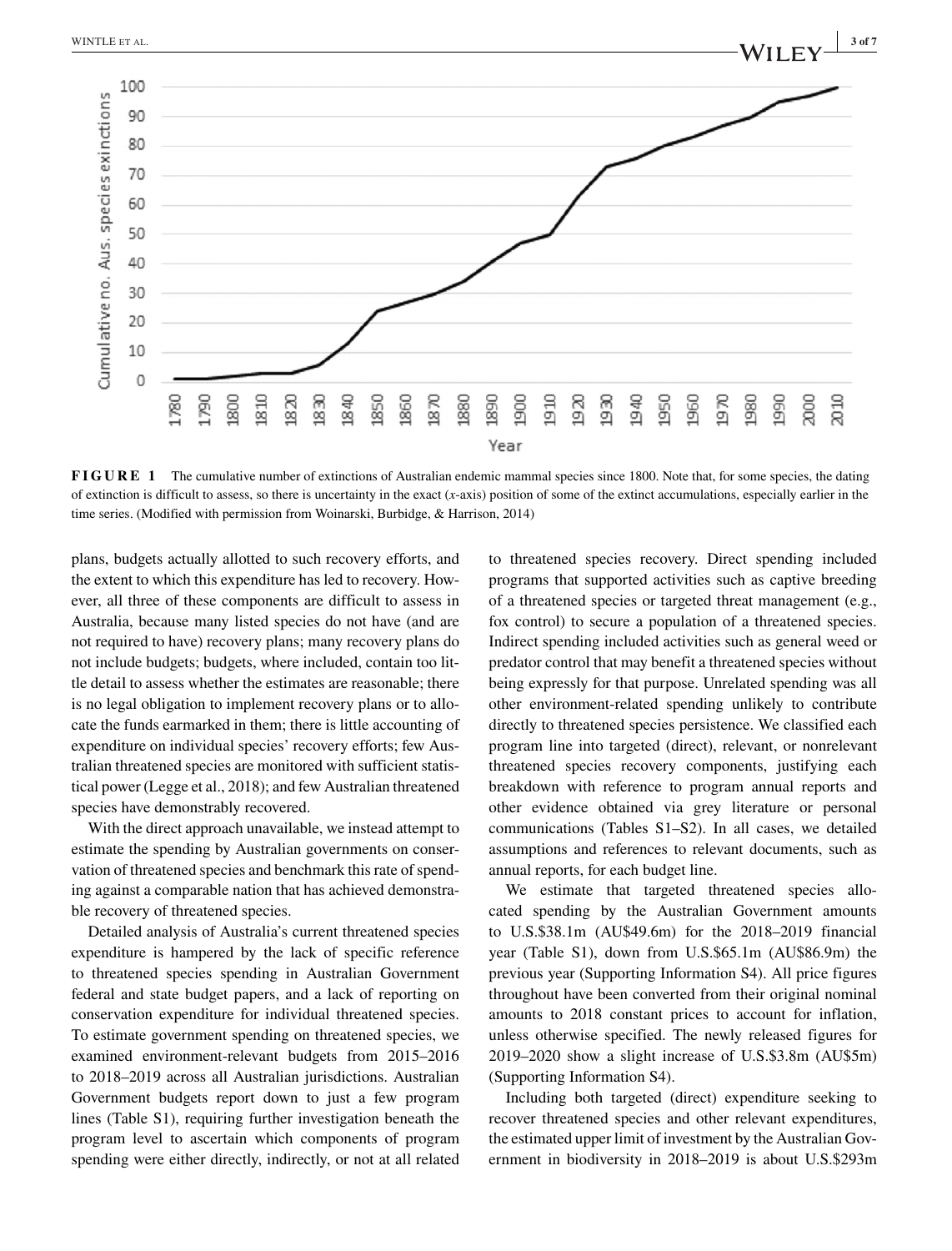(AU\$391m). This is down from U.S.\$574m (AU\$766m) in 2017–2018, due largely to an increased, one-off spend in that financial year on the "Reef 2020 Plan" program (Commonwealth of Australia, 2018). The broad category of relevant but not targeted programs includes several programs that *may* contribute to some aspects of threatened species recovery. For example, expenditure under the Commonwealth Environmental Water Office might assist threatened species conservation by improving some habitats in some areas that contain threatened species; however, its activities are not *targeted* to deliver specific outcomes for particular threatened species (Table S1). Given the number of objectives outside of threatened species recovery that such programs set out to achieve, it is reasonable to assert that the Australian Government spends much less than this amount on targeted threatened species recovery actions.

A similar process was applied to obtain spending estimates for Australian states and territories (Supporting Information S2). We stress that, because of the challenges with getting exact and comparable estimates of expenditure across jurisdictions for the period of interest, our figures are not to be considered precise estimates, but rather a reasonable approximation. Our best estimate of combined state and territory expenditure on targeted threatened species recovery is U.S.\$54.3m/year (AU\$72.4m/year) over recent years (Table S2).

Summing across state, territory and commonwealth jurisdictions results in an estimated net public investment in targeted threatened species recovery in Australia of U.S.\$92m/year (AU\$122m/year), or ca U.S.\$51,000 per extant EPBC Act listed species per year.

# **3 WHAT SHOULD AUSTRALIA HAVE BEEN DOING?**

Current levels of government funding are inadequate to address Australia's extinction crisis. This is apparent in the ongoing species loss, the ongoing decline of most listed species, and the increasing number of species being identified as threatened every year. So, what should Australia be spending if it is to prevent further species loss and maximize the chance that listed species recover? Significant uncertainty exists about exactly which actions should be taken to conserve species, and how effective those actions will be (Garnett et al., 2018b), so precise species-by-species costing is not possible. We looked to the United States where species recovery has been demonstrated for many species, where a similar number of species have been listed as threatened under a comparable (but typically less discretionary) threatened species protection legislation over a comparable land area. The United States also has a similar level of per-capita wealth, equivalent federalized administrative responsibility for threatened species, a

strong judicial system, and a strong tradition of public investment in tackling environmental issues.

There is empirical evidence that the more a country spends on conservation, the fewer species it loses (Waldron et al., 2017). The United States provides a strong case in point. Funding for actions listed under recovery plans is mandated under the *Endangered Species Act 1973* (U.S.C., 1973), and the United States has seen relatively strong recovery in listed species. Money spent strategically on threatened species has achieved improvements in species' status (Taylor, Suckling, & Rachlinski, 2005). For example, 85% of listed birds achieve a documented stabilization or recovery following listing.

From 2011 to 2016, the U.S. government spent at least U.S.\$1.45b/year on direct threatened species conservation and recovery actions, equating to about U.S.\$903k/species/year (USFWS, 2016). This is augmented by between U.S.\$60m/year and 100m/year in U.S. State investments in threatened species recovery (USFWS, 2016). The Federal (U.S. Fish and Wildlife Service) reports expenditure on direct threatened species recovery projects and does not include land acquisition or administration costs of the major agencies. In 2018, 1,662 species were listed as threatened and endangered under the U.S. Endangered Species Act (ESA), about 100 *fewer* than listed in equivalent categories under Australia's EPBC Act (1,798, excluding extinct species).

Evidence for the effectiveness of U.S. investment in threatened species recovery is strong. The U.S. track record in recovery far exceeds Australia's, with 39 species de-listed due to recovery<sup>1</sup> and strong recovery trends observed in many species, including the iconic grey wolf, grizzly bear, and bald eagle (Suckling, Mehrhoff, Beam, & Hartl, 2016; Taylor et al., 2005). Suckling et al. (2016) found that birds listed under the U.S. ESA increased in population size on average by 624% since their listing, while unlisted birds declined by 24% on average over the 42 years since the inception of the Act. This comparison suggests that the recovery of listed birds in the United States can be attributed largely to the regulations, mandated funding, and recovery actions associated with listing a species.

Using the U.S. species recovery expenditure figures for 2013 (Gerber, 2016), we computed median and mean (within taxonomic groups) funding allocations to 284 species that were assessed by Gerber (2016) as having adequate funding.<sup>2</sup> Mean and median per-species costs were then multiplied by the number of species in each taxonomic group listed under Australia's *EPBC Act 1999* to provide a preliminary estimate of targeted funding required to recover Australia's listed threatened species (see Supporting Information S3 for more detail). The total estimate ranges from U.S.\$684m/year to 1.27b/year (AU\$911m/year to 1.69b/year) depending on whether median or mean U.S. funding figures were used for each taxonomic group (Table 1). Funding Australian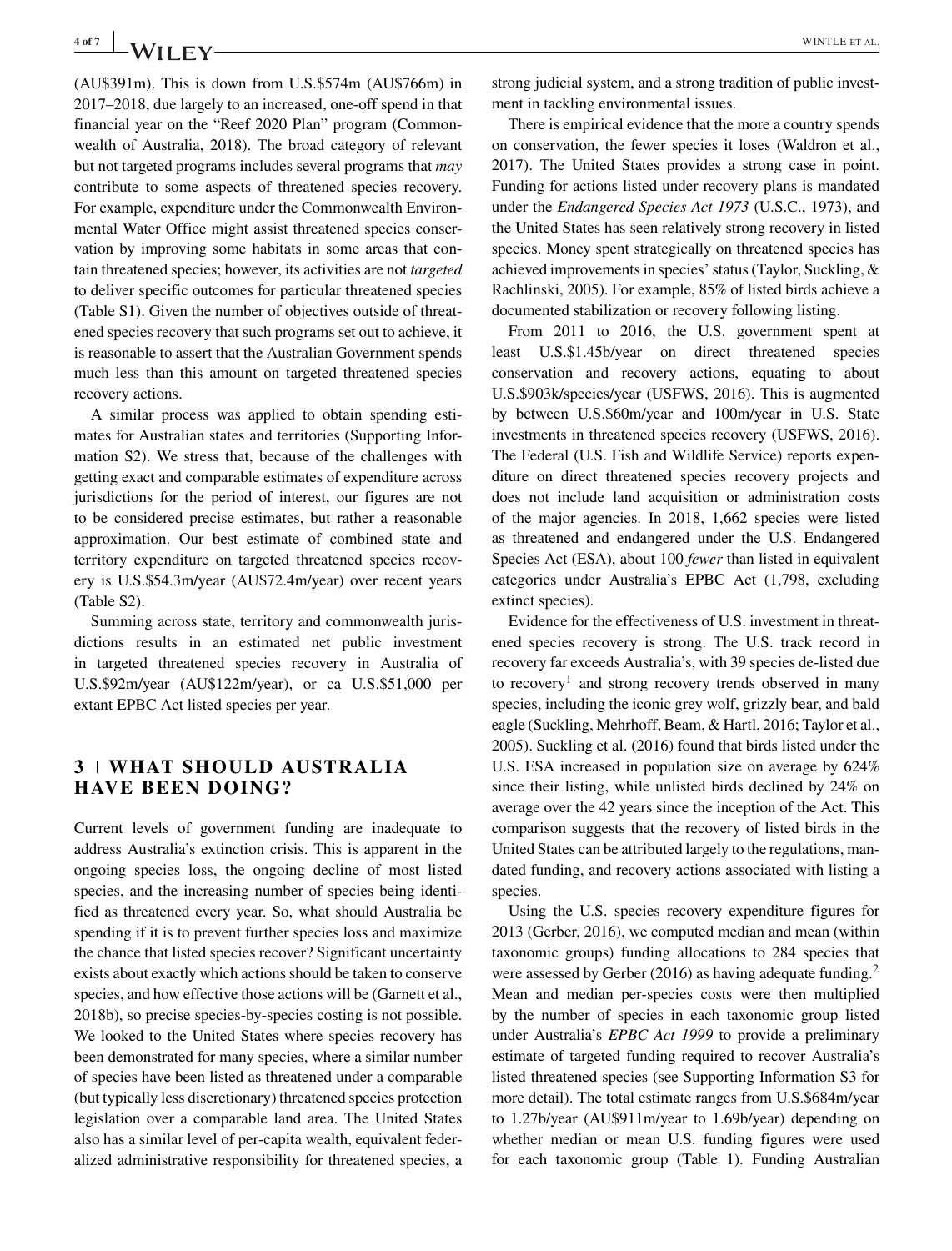| \$1,124<br>\$2,091<br>Mean<br>\$125<br>\$320<br>U.S. allocated funding<br>Median<br>\$126<br>\$212<br>\$517<br>\$53<br>Invertebrate<br>Amphibian<br>Таха<br>Plant<br>Fish | Number of species (EPBC Act <sup>*</sup> ) |                                  |                                         |
|---------------------------------------------------------------------------------------------------------------------------------------------------------------------------|--------------------------------------------|----------------------------------|-----------------------------------------|
|                                                                                                                                                                           |                                            | Estimated expenditure to recover | <b>Estimated expenditure to recover</b> |
|                                                                                                                                                                           |                                            | <b>Based on median</b>           | <b>Based on mean</b>                    |
|                                                                                                                                                                           | 336                                        | \$70,406                         | \$167,112                               |
|                                                                                                                                                                           | 65                                         | \$8,183                          | \$20,812                                |
|                                                                                                                                                                           | 58                                         | \$12,294                         | \$121,286                               |
|                                                                                                                                                                           | 37                                         | \$19,138                         | \$41,587                                |
| \$1,998<br>\$757<br>Reptile                                                                                                                                               | 5                                          | \$46,203                         | \$121,889                               |
| \$3,430<br>\$3,379<br>Bird                                                                                                                                                | 134                                        | \$452,797                        | \$459,595                               |
| \$3,131<br>\$700<br>Mammal                                                                                                                                                | 107                                        | \$74,848                         | \$334,965                               |
|                                                                                                                                                                           | Total 2018 USD                             | \$683,868                        | \$1,267,246                             |
|                                                                                                                                                                           | Total 2018 AUD                             | (\$910, 853)                     | (\$1,687,861)                           |

TABLE 1 Annual average and median expenditure (across species within taxonomic groups) allocated to achieve recovery under the U.S. Endangered Species Act 1973 in 2015 (Gerber, 2016) Column 4 gives the number of species listed under Australia's *EPBC Act 1999* by taxonomic group. Columns 5 and 6 provide the product of the average or median expenditure and the number of species

**TABLE 1** 

Annual average and median expenditure (across species within taxonomic groups) allocated to achieve recovery under the U.S. Endangered Species Act 1973 in 2015 (Gerber, 2016).

Column 4 gives the number of species listed under Australia's *EPBC Act 1999* by taxonomic group. Columns 5 and 6 provide the product of the average or median expenditure and the number of species

threatened species recovery at the taxonomic mean rate of funding provided to species recovery in the United States would result in an approximately 20-fold increase in funding in Australia compared with current expenditure. The relative merits of using mean versus median rates are discussed in Supporting Information S3. Recovery here, as in the study by Gerber (2016), is defined as achieving security such that delisting of the species under the EPBC Act is justified.

# **4 WHAT AUSTRALIA NEEDS TO DO NOW**

Our estimates of recovery funding requirements for Australia's threatened species based on the median cost of recovery in the United States may be optimistically low. Invasive animals, plants and pathogens play a larger role in Australian extinctions than they do in many other places (Garnett et al., 2018b; Kearney et al., 2018), and many of these invasive species are extremely difficult to eradicate or suppress to the level required to allow threatened native species to persist (Burbidge & McKenzie, 1989; Moseby et al., 2011). This is compounded by the logistical challenges of managing those threats over the immense area in which they manifest. Other caveats on our estimates include the fact that Australia's EPBC Act listing is incomplete and new species are likely to enter the list as more information accumulates and listing catches up with biodiversity loss. These and other deep uncertainties make any method of costing extremely challenging, and crossjurisdictional comparisons of recovery costs should be made with care.

Taking these factors into account, it is likely that the actual cost of recovering Australia's listed threatened species is closer to the estimated U.S.\$1.27b/year (AU\$1.69b/year) based on the mean per-species expenditure on recovery in the United States. Although governments may consider this to be a large sum relative to current levels of funding, a useful context is that Australians will spend more than double this amount on pet cat care in 2019 (REF), the Australian Government expects to pay U.S.\$143.9 billion (AU\$191.8b) in social security and welfare payments in 2019–2020, and forewent U.S.\$735m (AU\$980m) tax revenue through fuel tax credits to coal mining companies in 2018 (ACF, 2018; Klapdor & Arthur, 2018). Unfortunately, preventing extinction will most likely cost more relative to GDP in Australia than it will in the United States.

Our estimates of recovery expenditure in Australia and the United States excludes the efforts of local government, and importantly, the private sector and NGOs, who undoubtedly make a significant contribution to the conservation of threatened species. Unfortunately for Australia, the relative contribution of private NGOs is much larger in the United States. For example, The Nature Conservancy operational budget in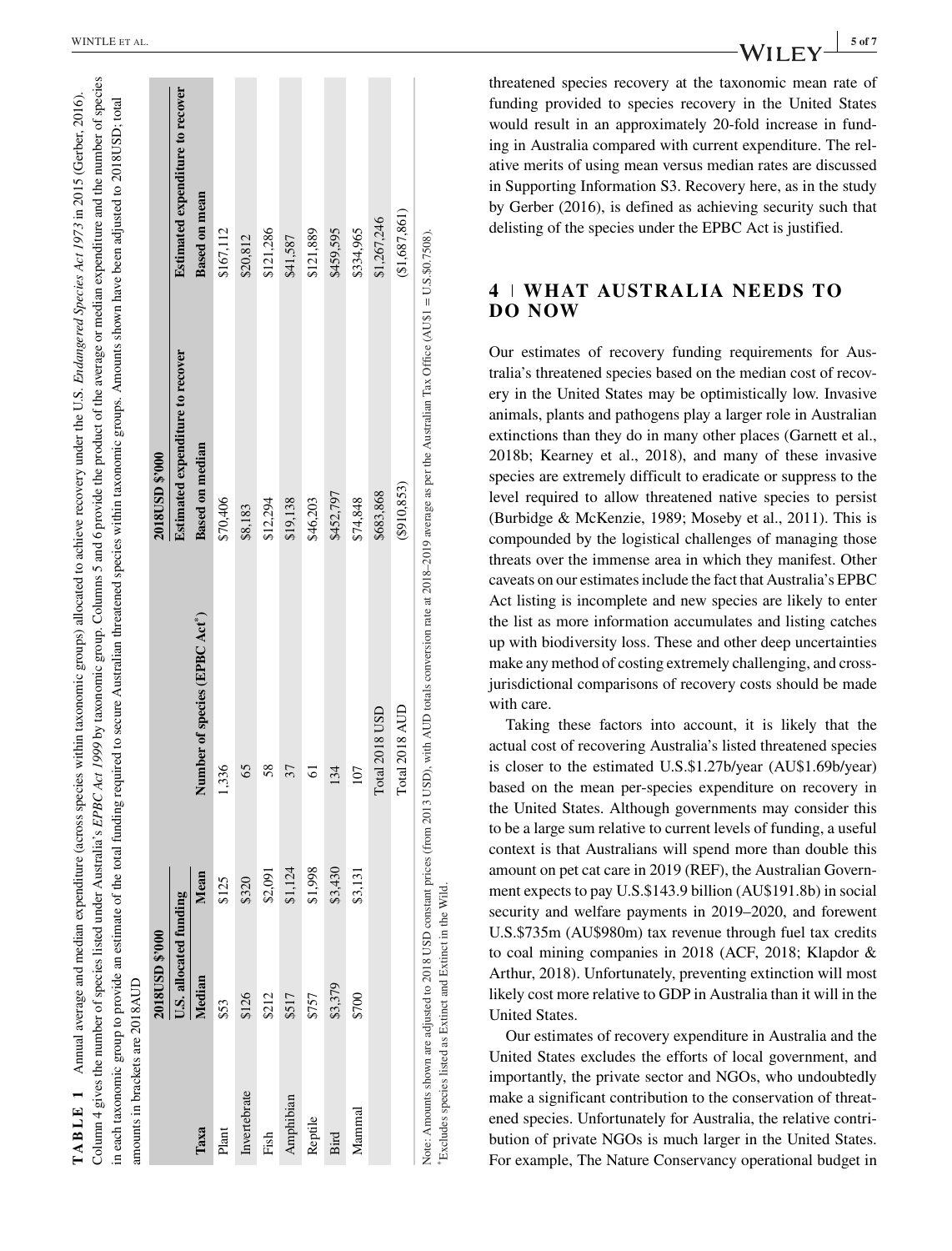the United States is U.S.\$1.2b/year, compared with the relatively modest ∼U.S.\$30m combined annual operating budget of Australia's two large land management NGOs, Bush Heritage Australia and the Australian Wildlife Conservancy (Australian Wildlife Conservancy, 2018; Bush Heritage Australia, 2018; PricewaterhouseCoopers, 2018).

# **4.1 Continuity, transparency, and accountability**

Threatened species management requires long-term (decadal scale) continuity and consistency to be effective (Garnett, Woinarski, Lindenmayer, & Latch, 2018a). Many of Australia's ecosystems are characterized by decadal drought and wet cycles and reliance on rare stochastic disturbances such as fires or floods for regeneration; consequently, opportunities to act to conserve species occur infrequently and unpredictably (Dickman, Wardle, Foulkes, & de Preu, 2014). Committing to support the conservation of such species requires long-term and flexible funding arrangements in which funds can be deployed rapidly when the need or opportunity arises. Moreover, the capacity to report on what is achieved through management, or to identify and act on precipitous declines in species is severely compromised when funding is not committed to the establishment and implementation of powerful monitoring programs (Legge et al., 2018).

Improving the accountability and transparency of expenditure on conservation of threatened species in Australia would also enable a better understanding of the effectiveness of conservation investment (ANAO, 2006). Clear reporting on expenditure, combined with measurement of conservation outcomes, provides a sound basis for analyzing cost-effectiveness of conservation actions, and supports rational prioritization of future investments to maximize conservation outcomes (Iacona et al., 2018). A feature of the U.S. threatened species recovery system is a high degree of transparency on expenditure to recover each species listed under the ESA (USFWS, 2016). Future reporting of threatened species conservation spending in Australia could be modeled on the annual endangered and threatened species expenditure report compiled by the U.S. Fish and Wildlife Service (e.g., USFWS, 2016). Or by tailoring versions of previously used reporting formats—like that of the Australian Bureau of Statistics environmental expenditure reports on local governments (ABS, 2004)—to explicitly address threatened species.

Several of the targeted investments of the Australian Government represent good practice and national leadership in threatened species protection and recovery. Notably, the leadership and coordinated strategy for feral cat management provided through the national Threatened Species Strategy and a National Feral Cat Taskforce provides a model that could usefully be applied to managing other threats. The National Environmental Science Program provides a model for research designed specifically to inform environmental management and includes an U.S.\$23m (AU\$30m) investment over 6 years (2015–2021) by the Australian Government on targeted threatened species recovery research.

Without adequate resourcing, supporting legislation, and strong governance of threatened species recovery, monitoring systems that can report species declines and recovery in a timely fashion, and strong regulation and management of threatening processes, we will leave a tragic legacy of extinction and fail in our obligations to future generations of Australians, and the international community. Clarifying our current targeted threatened species expenditure and setting out costing options to estimate long-term funding needs is a necessary first step towards supporting successful threatened species recovery programs. We have set out an approach to provide preliminary estimates of funding needs to delist threatened species, which could be applied in any jurisdiction where there is a list of species to be conserved and recovered. We acknowledge that our approach should be used only as a first parse and does not substitute for detailed analysis of recovery costs that are sensitive to the particular needs of each species, the threats they face, and their local contexts, which are always somewhat unique. We have provided a defensible costing model and starting point for governments seeking to halt the extinction crisis.

## **ACKNOWLEDGMENTS**

Ben Scheele, Beth Crase, Diana Fisher, Ayesha Tulloch, Natasha Robinson, Justine Shaw, Elisa Bayraktarov, Georgia Garrard, Natalie Briscoe, Alex Kusmanoff, Heather Keith, Chris Dickman, Dave Duncan, Chris Johnson, Salit Kark, Katherine Selwood, Ram Pandit, Brett Murphy, Luke Kelly, Peter Vesk, Michael Kearney, and Libby Rumpff provided helpful comments on an early version of the manuscript. Thanks to two anonymous reviewers for helpful comments. The Victorian Department of Environment, Land, Water, and Planning provided threatened species conservation expenditure data.

## **ENDNOTES**

- <sup>1</sup> [https://ecos.fws.gov/ecp0/reports/delisting-report.](https://ecos.fws.gov/ecp0/reports/delisting-report)
- $2$  Gerber (2016) reallocated surplus funding from 50 overfunded to 182 underfunded species. We used these reallocated figures to calculate taxonomic group means and medians (see Gerber, 2016 for reallocation details).

### **REFERENCES**

- ABS. (2004). *Environmental expenditure*. Canberra, ACT, Australia: Local Government Australia 2002–2003.
- ACF. (2018). Budget 2018–19: Investment in a healthy environment cut to bare bones, while fossil fuel subsidies continue [WWW Document]. Australian Conservation Foundation. Retrieved from